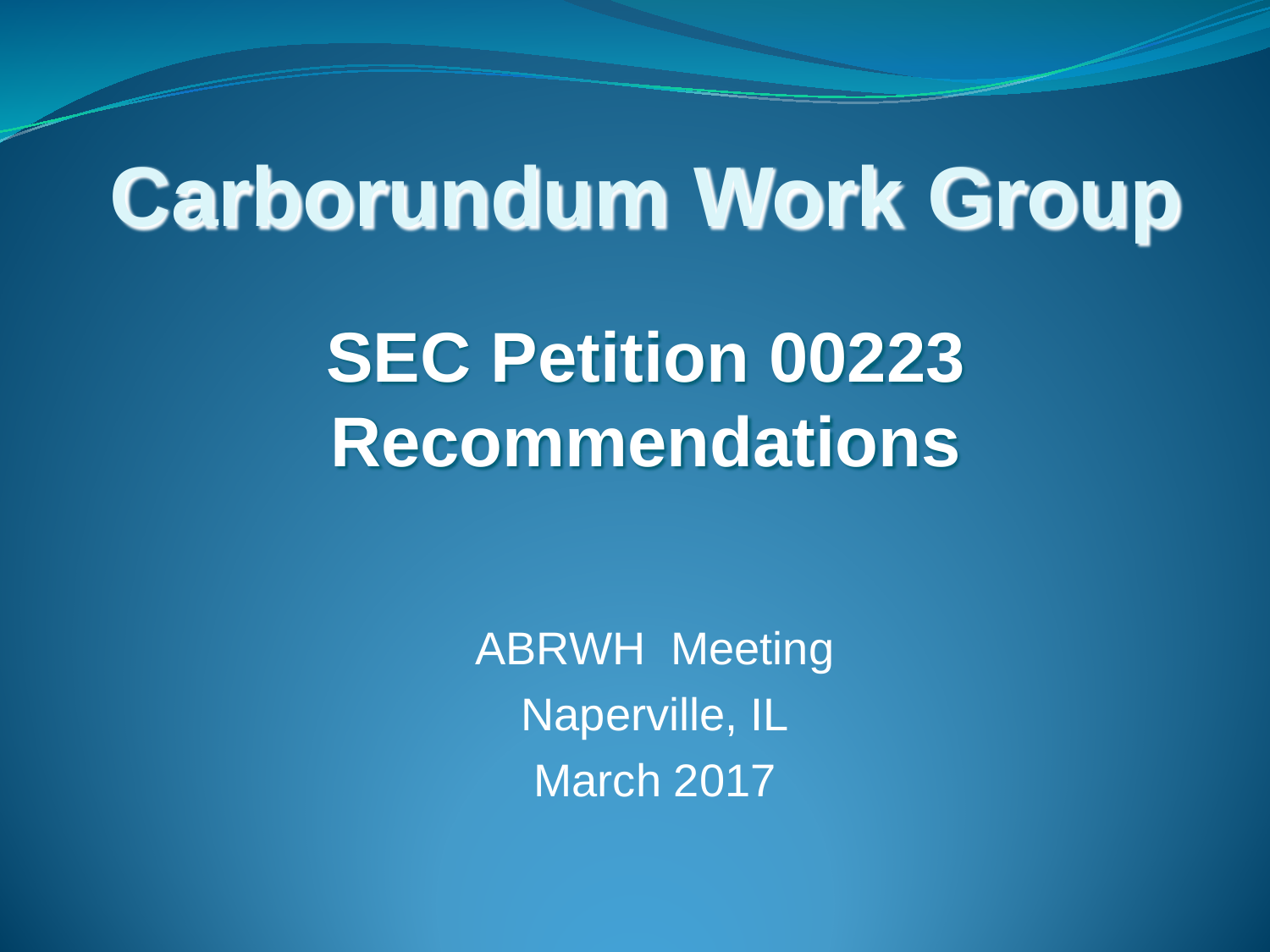## Work Group Members

- Genevieve S. Roessler, Chair
- Bradley P. Clawson
- R. William Field
- John W. Poston, Sr.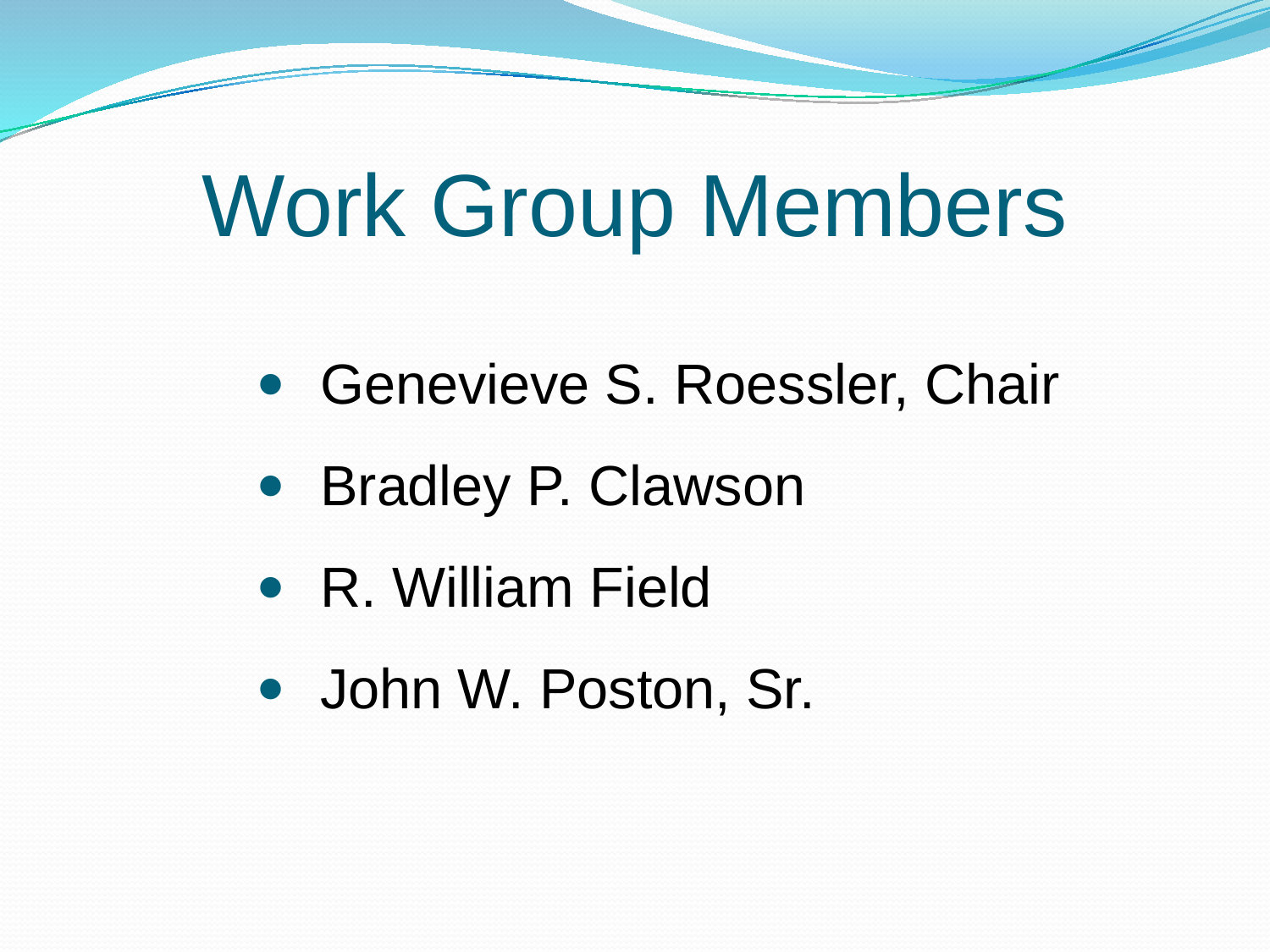### Carborundum Company

- Located in Niagara Falls, New York
- Atomic Weapons Employer: June Sept. 1943, 1959–1967
- Residual Radiation: 1943–1958, 1968–1992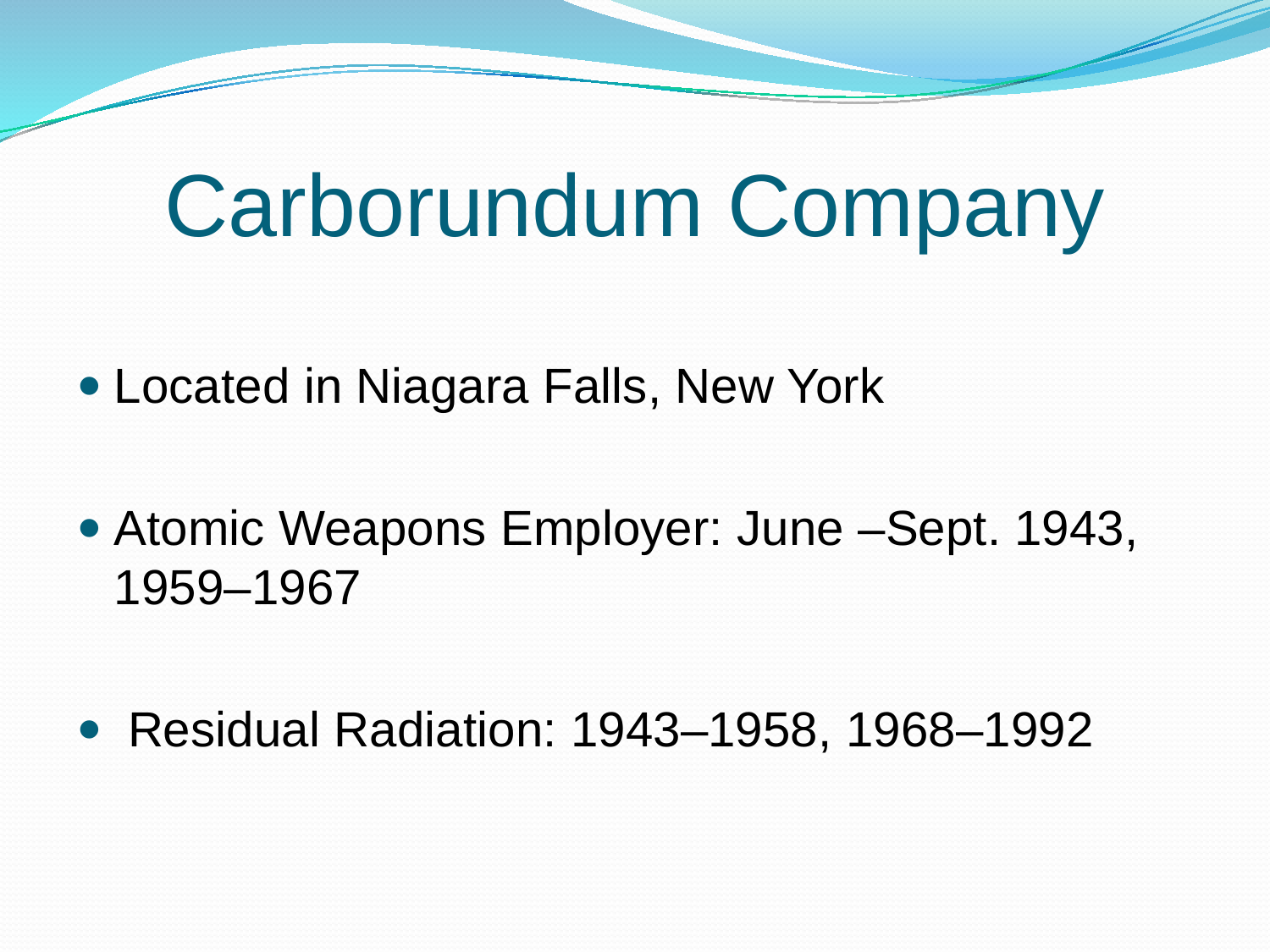## EEOICPA Facility Listing

 **June – Sept. 1943:** "In June of 1943, the Carborundum Company at its Globar Plant and Buffalo Avenue locations performed experimental grinding of uranium metal using a centerless grinder. Uranium slugs were received in June and return shipped in September 1943."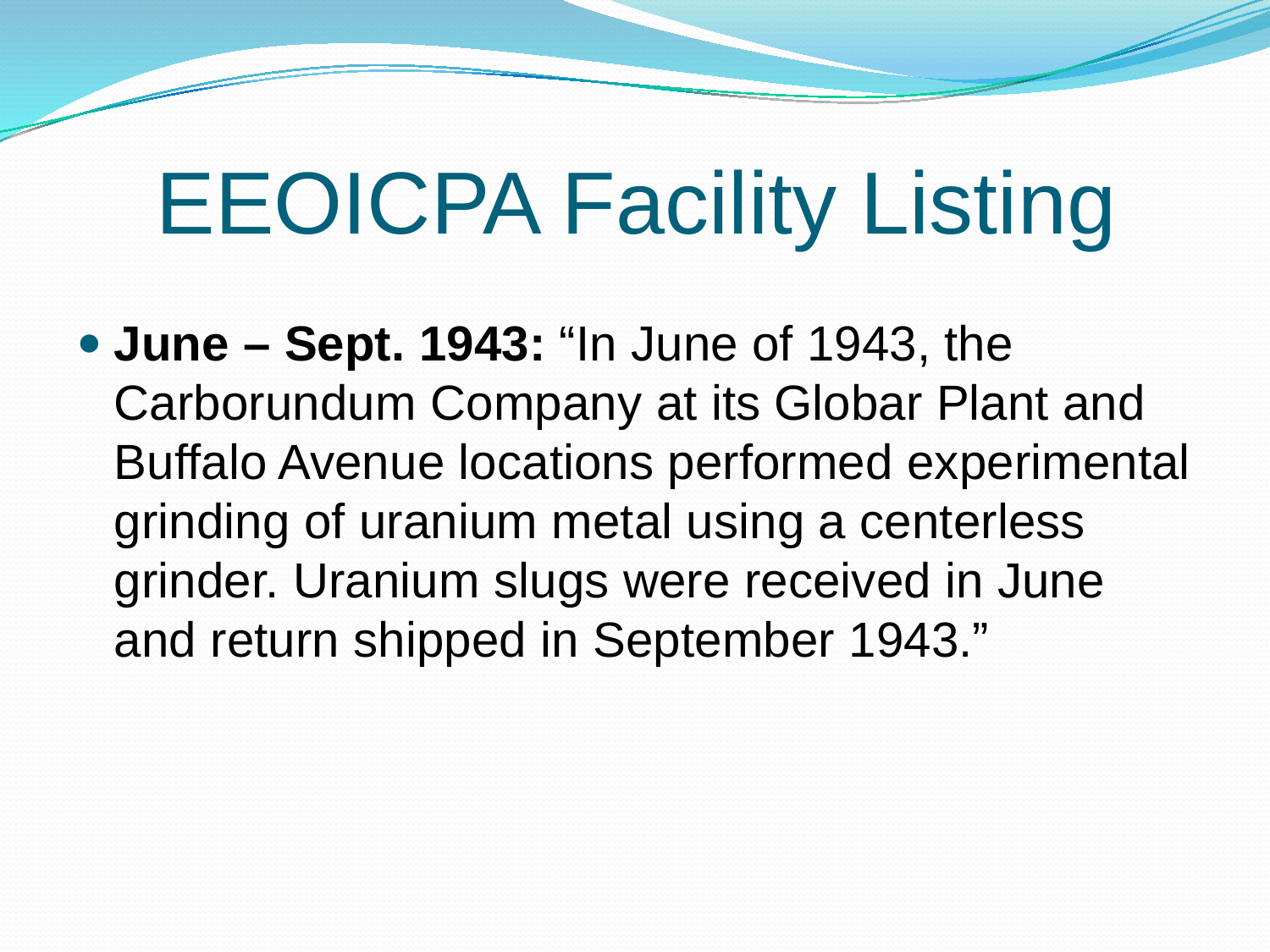## EEOICPA Facility Listing

- **1959 through 1967:** Carborundum manufactured uranium and plutonium carbide pellets for an AEC research program.
- Carborundum also performed work during the 1950s that is not covered under EEOICPA, including the fabrication of nuclear fuel elements for commercial purposes.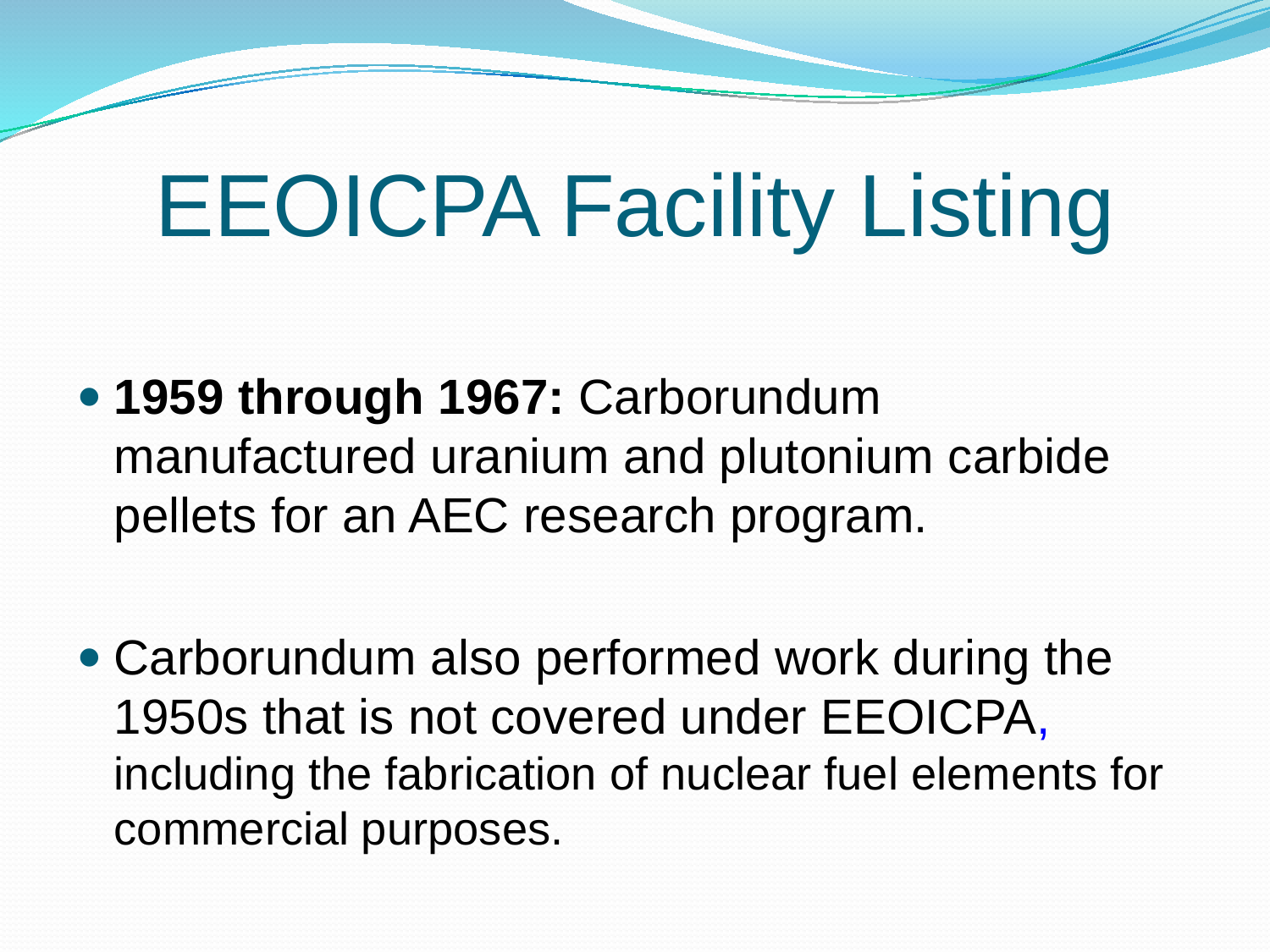### Proposed and Evaluated SEC Class

Petitioner-requested class definition:

"All employees who worked in any area of the Carborundum Company facility on Buffalo Avenue, Niagara Falls, NY, from January 1, 1943 through December 31, 1976."

 Note: Because there are no identified dose reconstruction infeasibilities for the site, NIOSH limited its evaluation to the petitioner's class period from 1943 through 1976, rather than to 1992, the end of the residual period.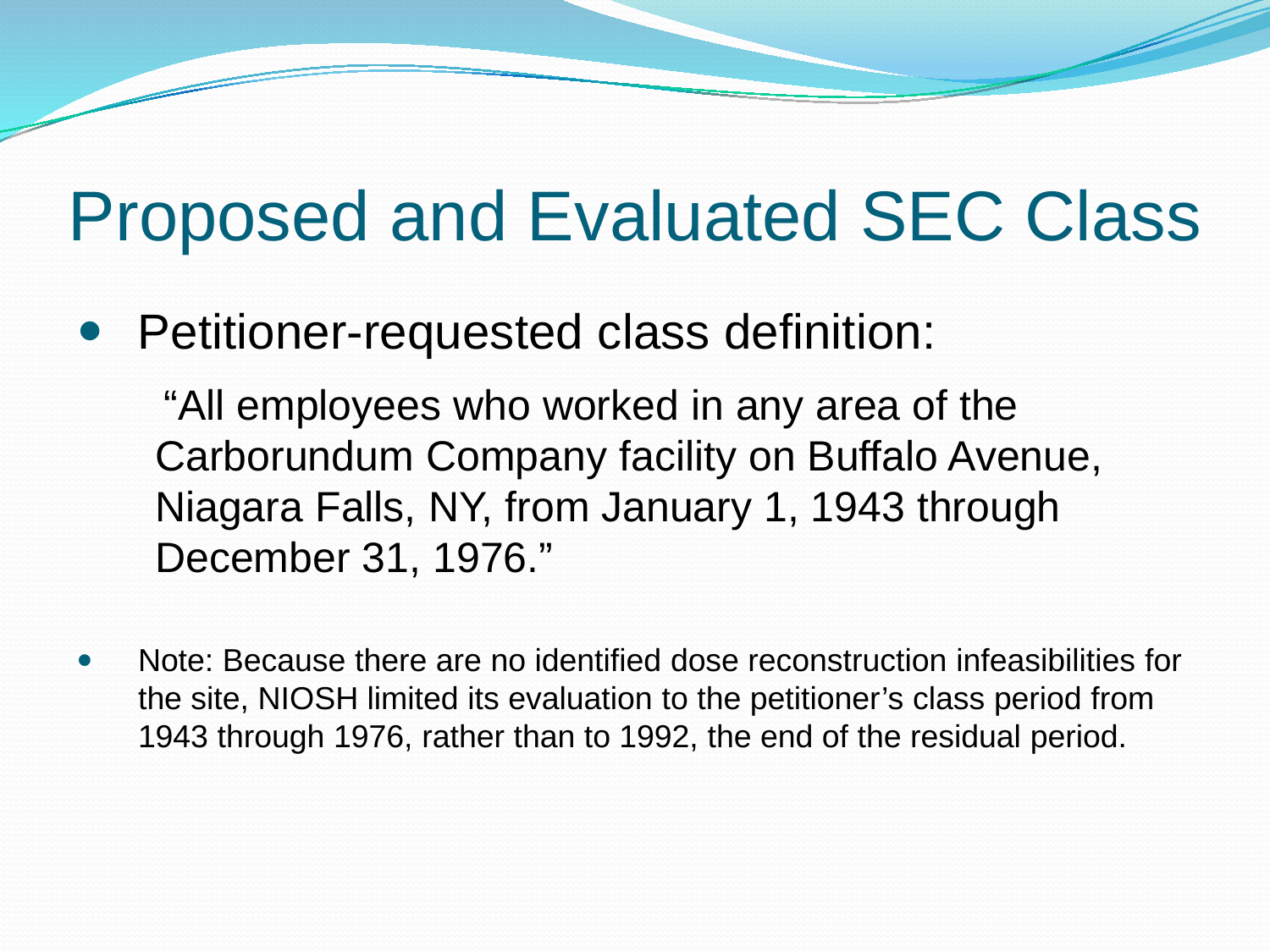

| June – Sept. 1943 and 1959-1967 (operational periods)<br>1943-1958 and 1968-1976 (residual periods) |                 |                     |
|-----------------------------------------------------------------------------------------------------|-----------------|---------------------|
| <b>Source of</b><br><b>Exposure</b>                                                                 | <b>Feasible</b> | <b>Not Feasible</b> |
| <b>Internal</b>                                                                                     | Yes             |                     |
| <b>External</b>                                                                                     | Yes             |                     |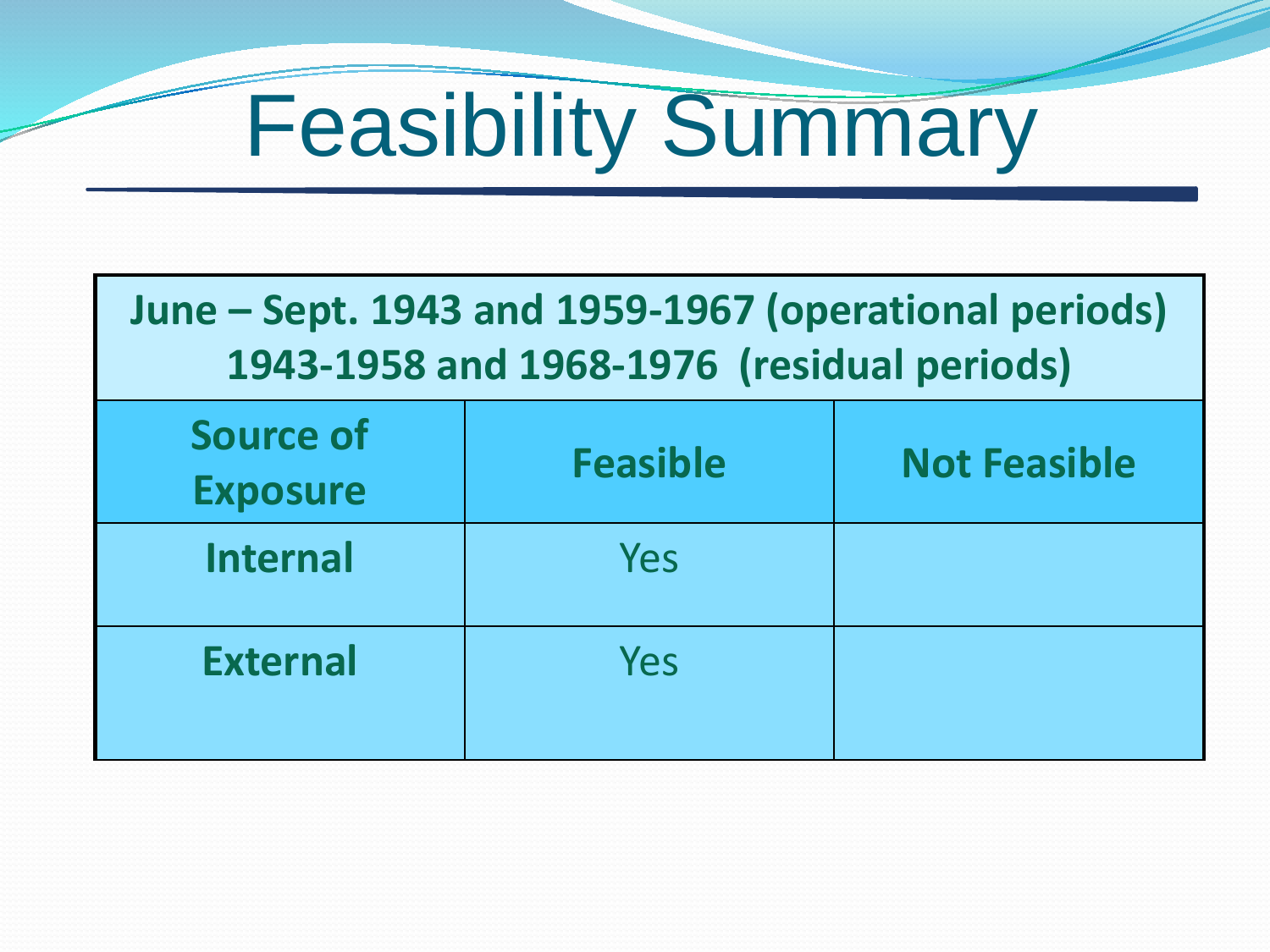#### **SC&A Findings on Use of Surrogate Data from TBD-6000**

#### • **Intakes of Uranium Aerosols: First Operational Period**

- Airborne activity concentrations: assumed arithmetic mean
	- $BZ = 20,192$  vs. 13,000 dpm/m<sup>3</sup> (Harris and Kingsley 1959)
- Satisfy ABRWH criteria?
	- Hierarchy of data √
		- No site-specific airborne dust measurements for uranium machining operations at Carborundum
	- Exclusivity constraint √
	- Site and process similarities √
		- Centerless grinding at both sites
		- No ventilation at either site
	- Temporal considerations: different time frames, but
		- Centerless grinding at both sites √
		- No ventilation at either site  $\checkmark$
	- Plausibility √
		- Values comparable within variability and uncertainty
- Conclusion: surrogate data on uranium intakes satisfy all five ABRWH criteria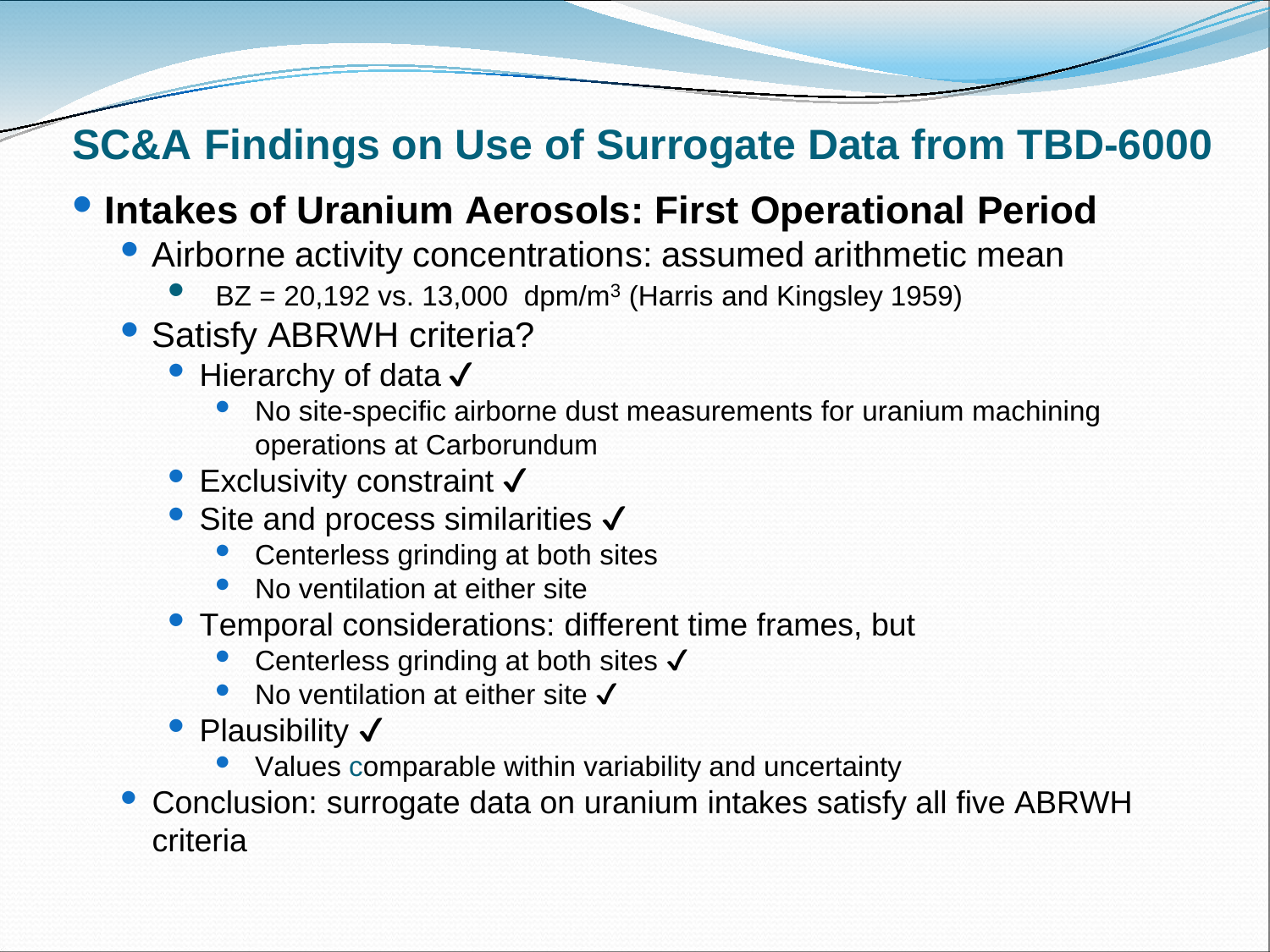### **SC&A Findings on Use of Surrogate Data from TBD-6000**

#### **External Exposure to Uranium Metal**

- Actual source terms
	- 1st operational period: 13.6 kg of natural uranium metal slugs on site
	- 2nd operational period:
		- Carborundum requested 4.5 kg of uranium shot
		- Produced batches of 30 g to 2.7 kg
- NIOSH used MCNP model of 477-kg uranium ingot
- Satisfy ABRWH criteria?
	- Hierarchy of data  $\sqrt{}$
	- Exclusivity constraint: other source terms available **<sup>X</sup>**
	- Site and process similarities: major differences in source terms **<sup>X</sup>**
	- Temporal considerations: computer model not time dependent **N/A**
	- Plausibility: major differences in actual and modeled source terms **<sup>X</sup>**
- Suggested resolution of discrepancies
	- 1st period: Use modeled dose rate from 7 slugs (total mass = 14 kg)
	- 2nd period: Use modeled dose rate from uranium plate (mass  $=$  3.1 kg)
- Not an SEC issue: other source terms available in TBD-6000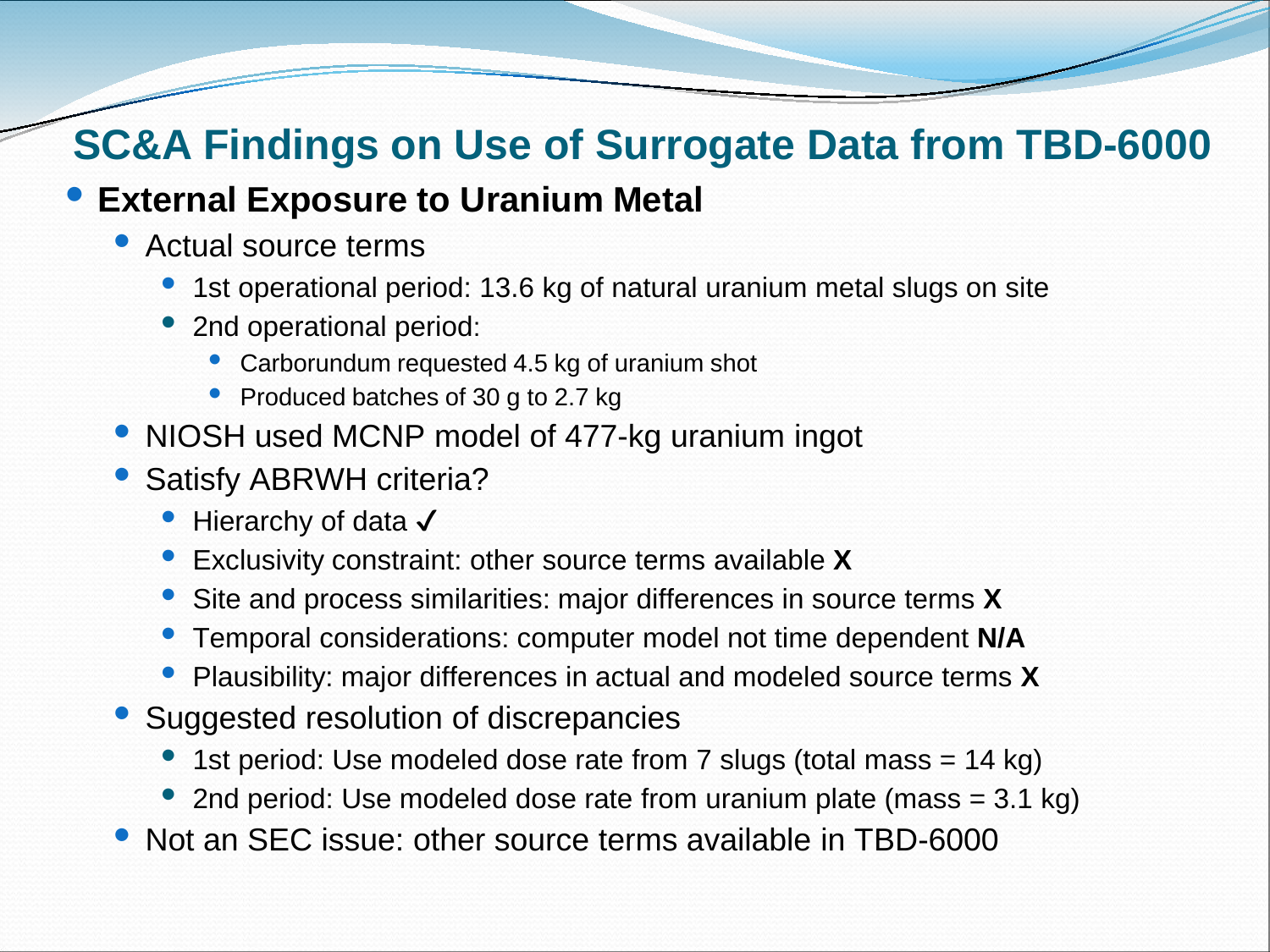## SEC Petition 00223

- Carborundum Work Group reported results of the review of the petition and NIOSH evaluation to the Board on November 30, 2016.
	- SC&A identified seven Issues, some closed by the Work Group and others identified as site profile issues.
	- SC&A also identified Issues with the NIOSH selection of dose rates from surrogate data for uranium work, also considered site profile issues.
- Work Group concluded that with appropriate adjustments, NIOSH can indeed reconstruct doses for the proposed SEC Class, and the Work Group moved that the SEC petition be denied.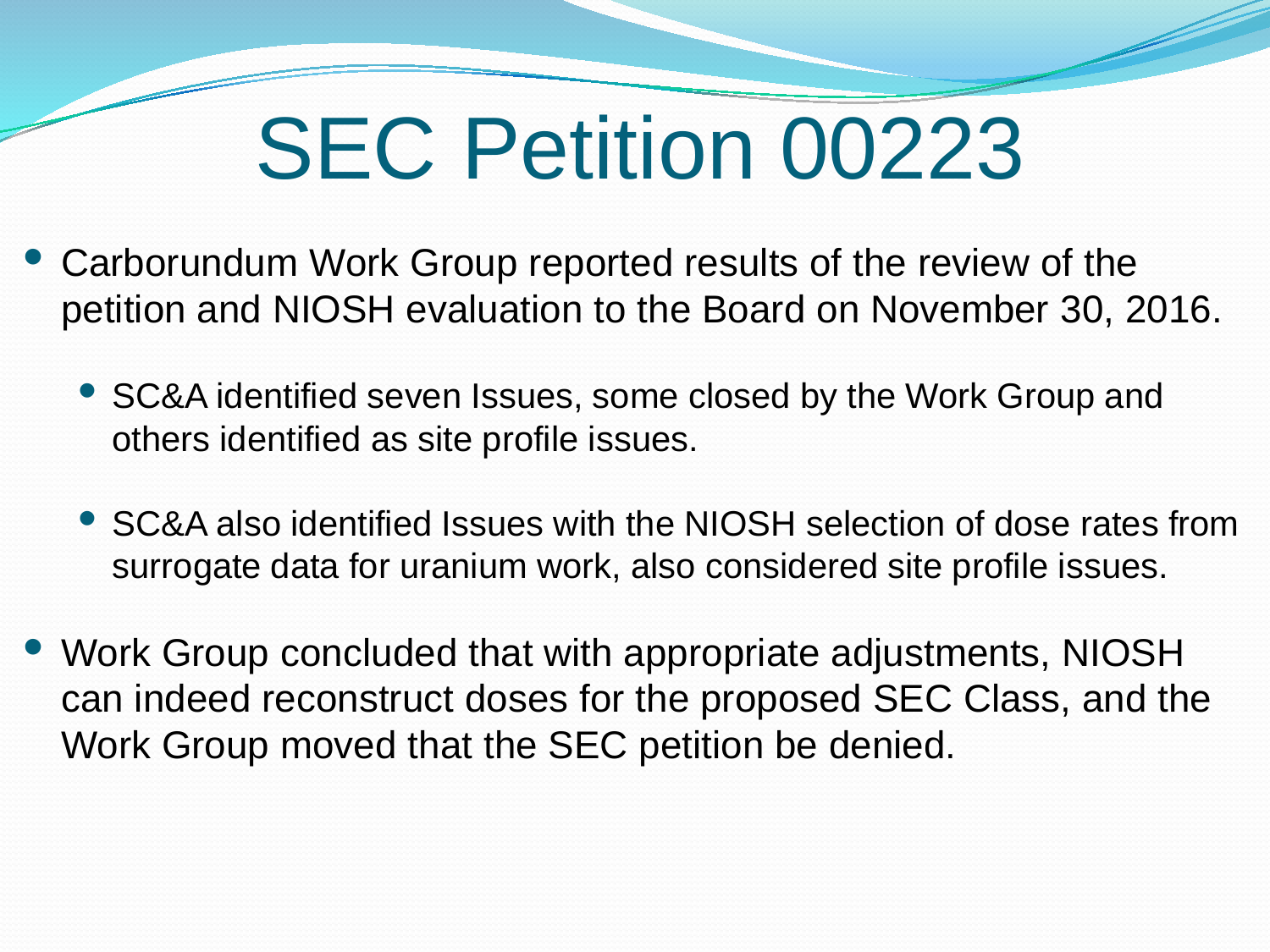### Board Discussion of Motion

- The Board referred the surrogate data and site profile issues back to the Work Group for resolution.
	- Need to develop a new set of surrogate data from TBD-6000
	- Can criteria be met for this site?
	- Need an example of dose reconstruction
	- Need to make sure site profile issues aren't actually SEC issues
- Work Group met March 13, 2017 to discuss NIOSH resolution of site profile Issues, and the SC&A review of those resolutions.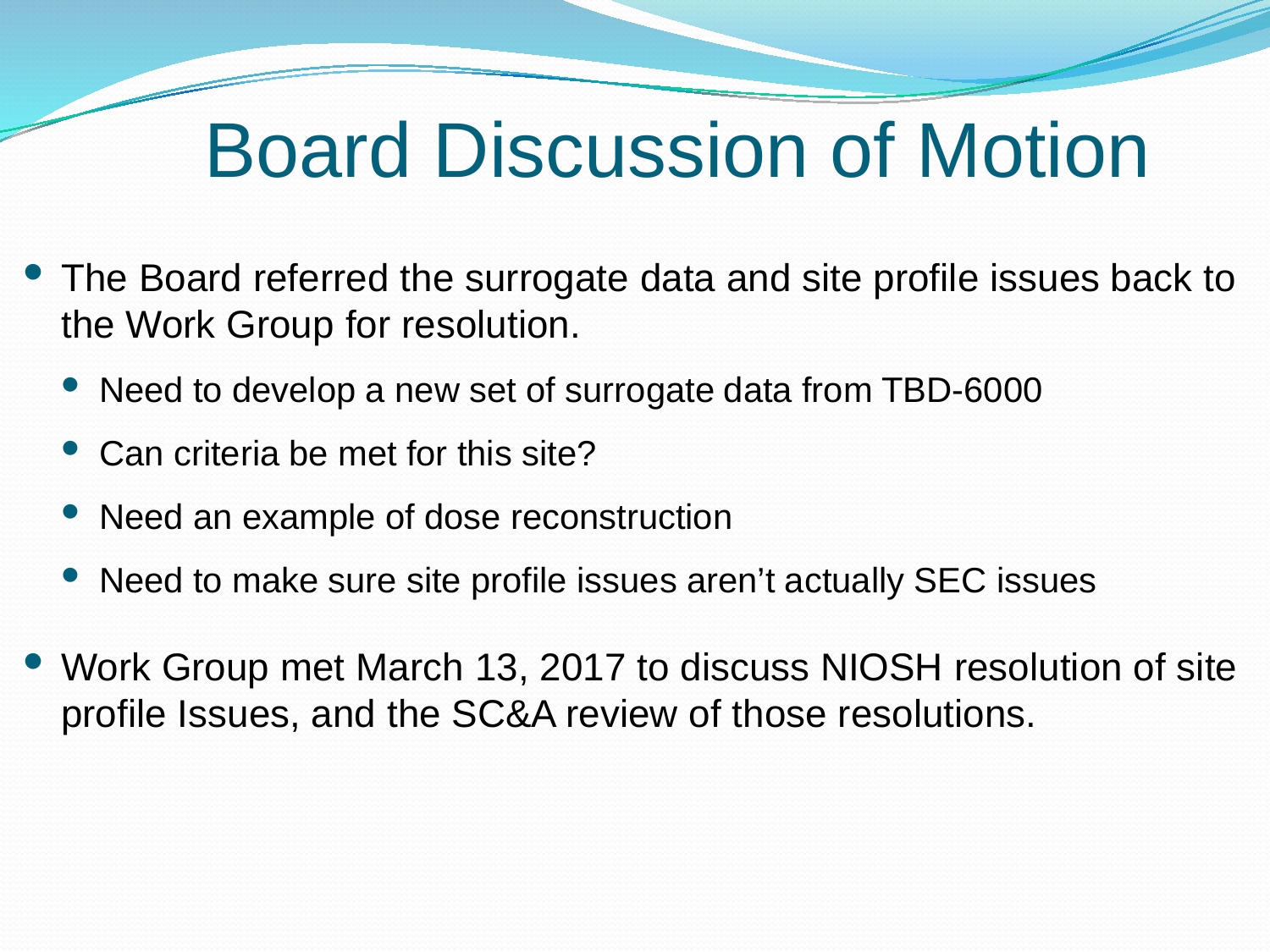#### **NIOSH Resolution of SC&A Findings on Use of Surrogate Data from TBD-6000**

- **External Exposure to Uranium Metal: Updated Methods to Estimate External Dose**
	- 1st operational period
		- Used dose rates in TBD-6000 for a uranium slug
		- Multiplied by ten to allow for dose from an array of the ten slugs that were handled at Carborundum
		- Modeled slugs only slightly larger than Carborundum slugs
	- 2nd Operational period
		- Used dose rates in TBD-6000 for a uranium plate
		- Similar to largest batches processed at Carborundum
	- Revised dose estimates resolves source term discrepancies for ABRWH surrogate data use criteria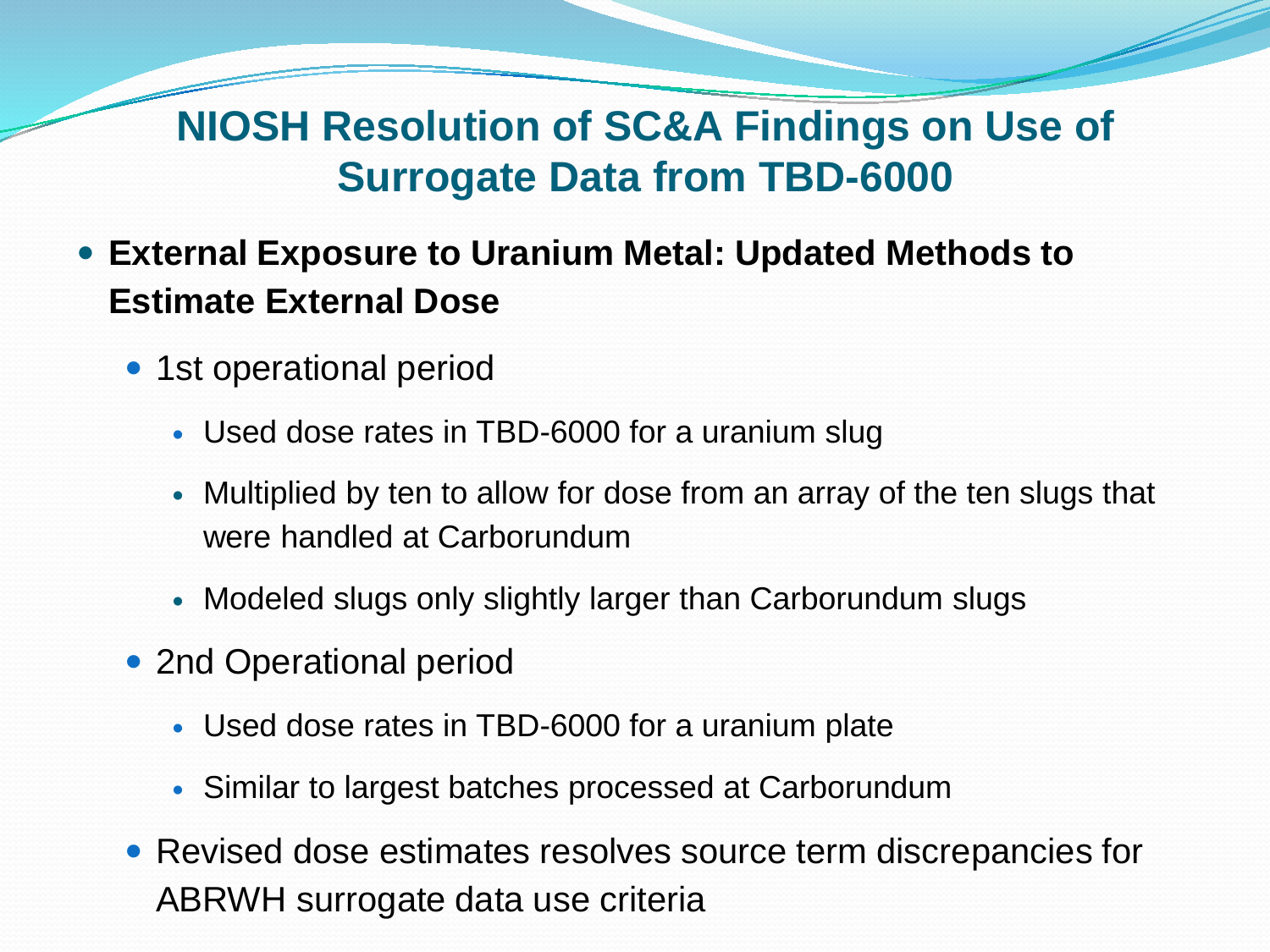### **SC&A Review of Surrogate Data Issues First AWE Period**

- NIOSH provided updated external doses from uranium slugs in 1943 from a more appropriate exposure geometry provided in TBD-6000.
- SC&A concurred with the photon doses and commented that the beta doses may be overestimated.
- Beta dose rates discussed. SC&A agreed with the NIOSH rationale for beta dose estimates.
- Work Group agreed that doses can be estimated with sufficient accuracy.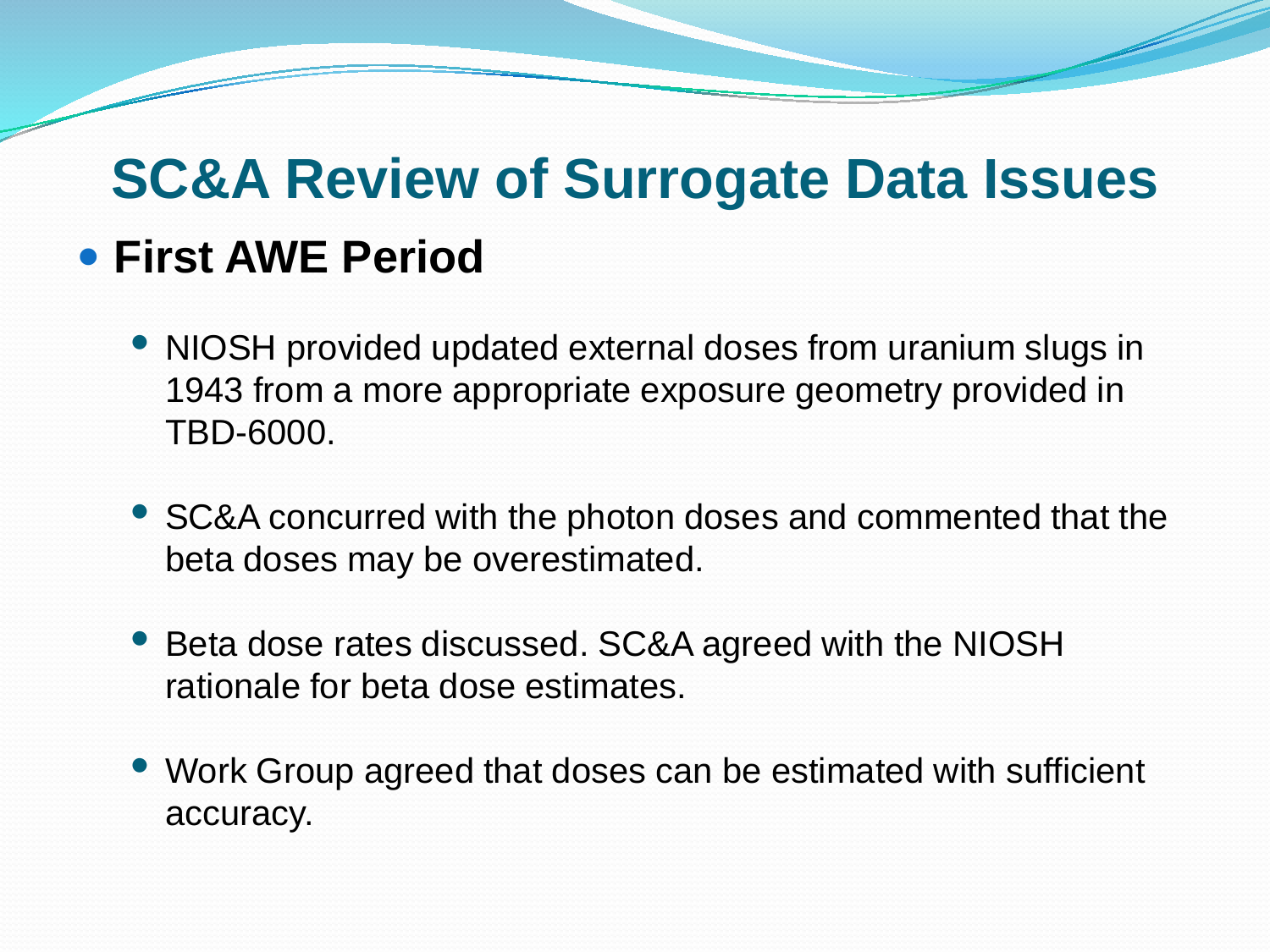#### **SC&A Review of Surrogate Data Issues**

#### **• Second AWE Period**

- NIOSH provided updated external doses from uranium materials used in 1959 - 1967 from a more appropriate exposure geometry provided in TBD-6000.
- SC&A agreed with the photon doses but commented beta doses may be underestimated based on a modeled one foot beta dose rate.
- NIOSH pointed out TBD-6000 beta dose rates incorporate actual measured whole body beta dose rates as a function of one foot photon dose rates.
- SC&A agreed that the resolution of the approach on this is a site profile issue.
- Work Group agreed that beta dose rate can be estimated with sufficient accuracy.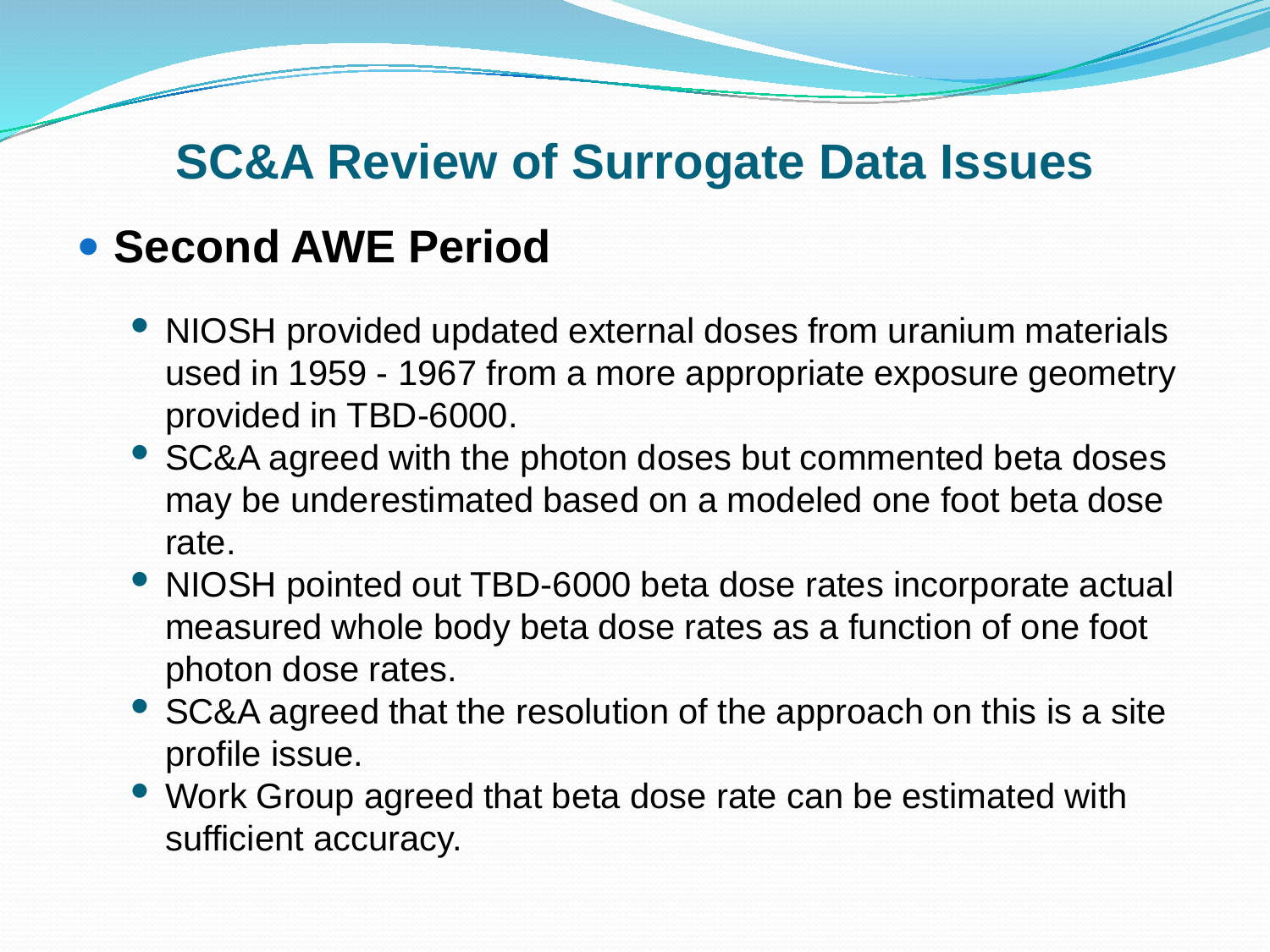- **MCNP Simulations of External Dose from Plutonium Glovebox Work**
	- SC&A provided comments on glovebox geometry and other input parameters used in estimating external dose from plutoniumbearing materials used in 1961 - 1967.
	- Considered an Observation in the SC&A review.
	- SC&A agrees that there is enough information to do dose reconstructions.
	- Work Group agreed that the doses can be estimated with sufficient accuracy.
	- Site profile comment is under review by NIOSH.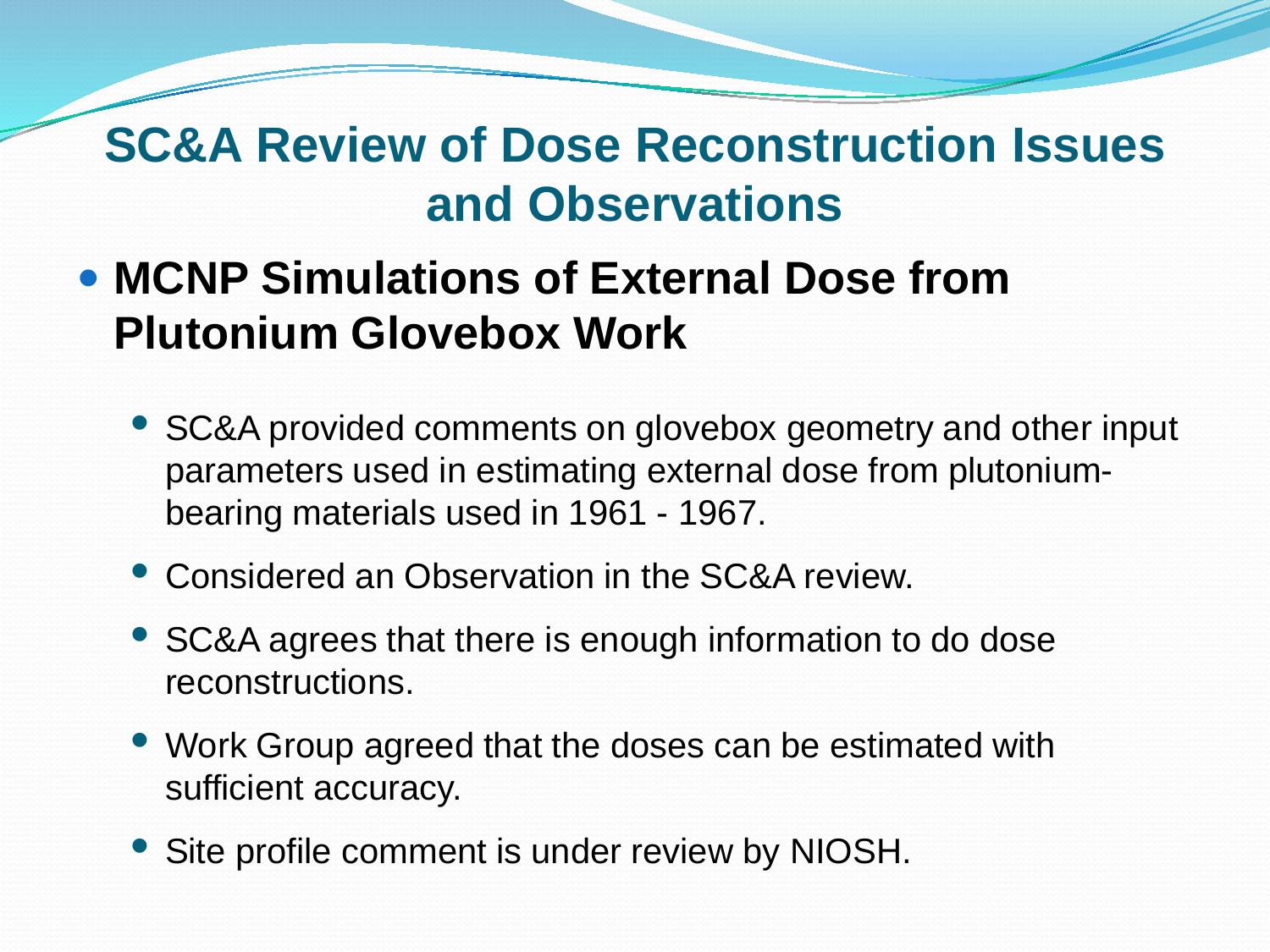#### **Doses from X-Ray Diffraction (XRD)**

- Additional review by SC&A prompted by lower estimates for external dose in uranium processing areas.
- XRD area dose estimates by NIOSH may now be higher than dose in uranium work areas for some workers.
- SC&A obtained information from a former worker and recommended an increase in the exposure time assumed by NIOSH. They also commented NIOSH should increase the correction factor applied to ion chamber dose rate measurements. With those changes, and the use of more appropriate low energy organ dose conversion factors, final organ dose estimates will be similar to previous NIOSH estimates.
- SC&A comments discussed during Work Group meeting.
- Work Group agreed dose can be estimated with sufficient accuracy.
- Resolution of SC&A comment is a site profile issue.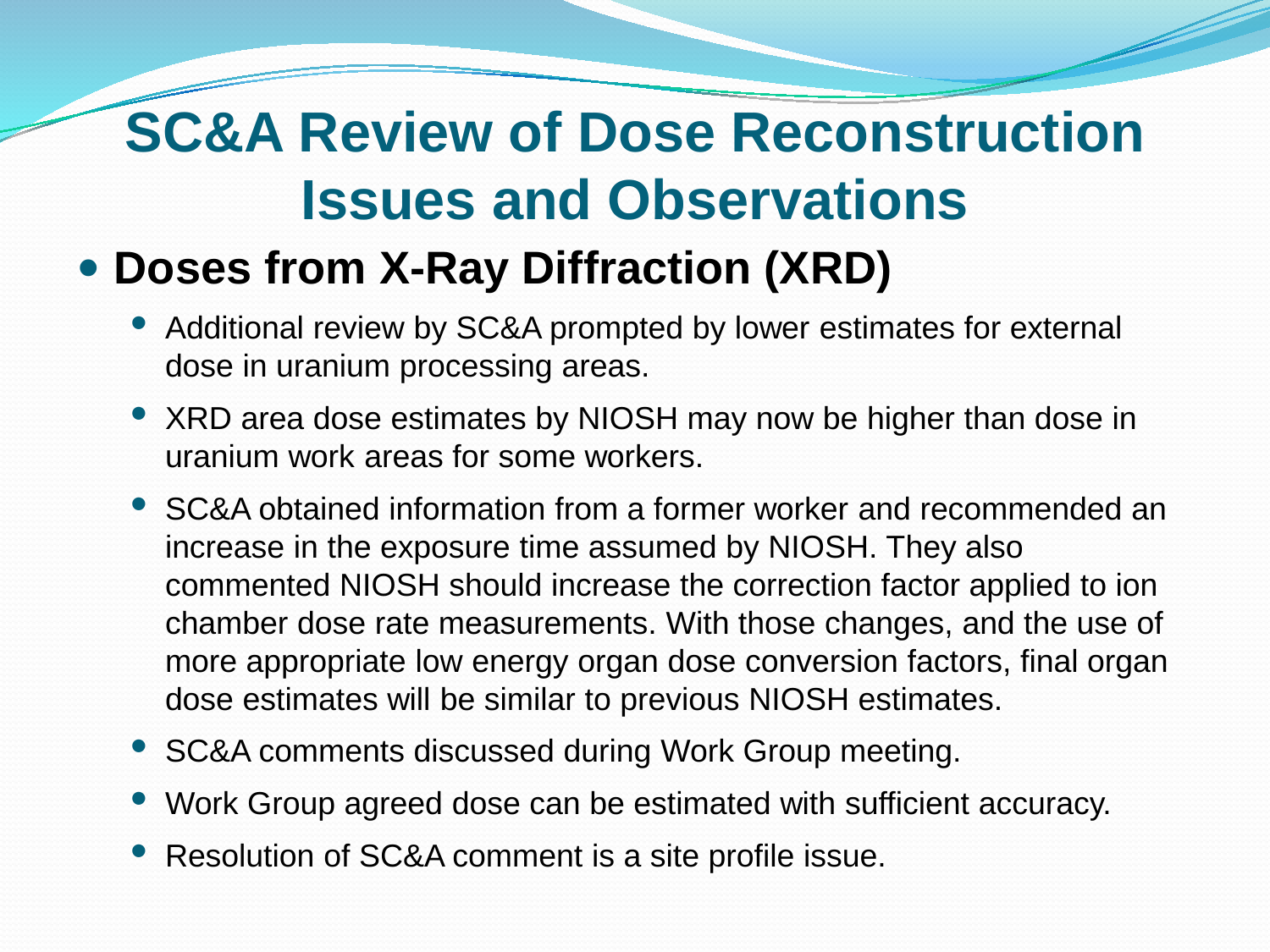#### **Thorium Review**

- NIOSH provided additional response on potential for thorium contamination during the second AWE Operational period from earlier non-covered thorium work at Carborundum.
- Available information indicates thorium is not a significant source of exposure during the AWE Operational period.
- SC&A provided additional review and agreed with the NIOSH conclusion.
- Work Group agreed and closed the Issue.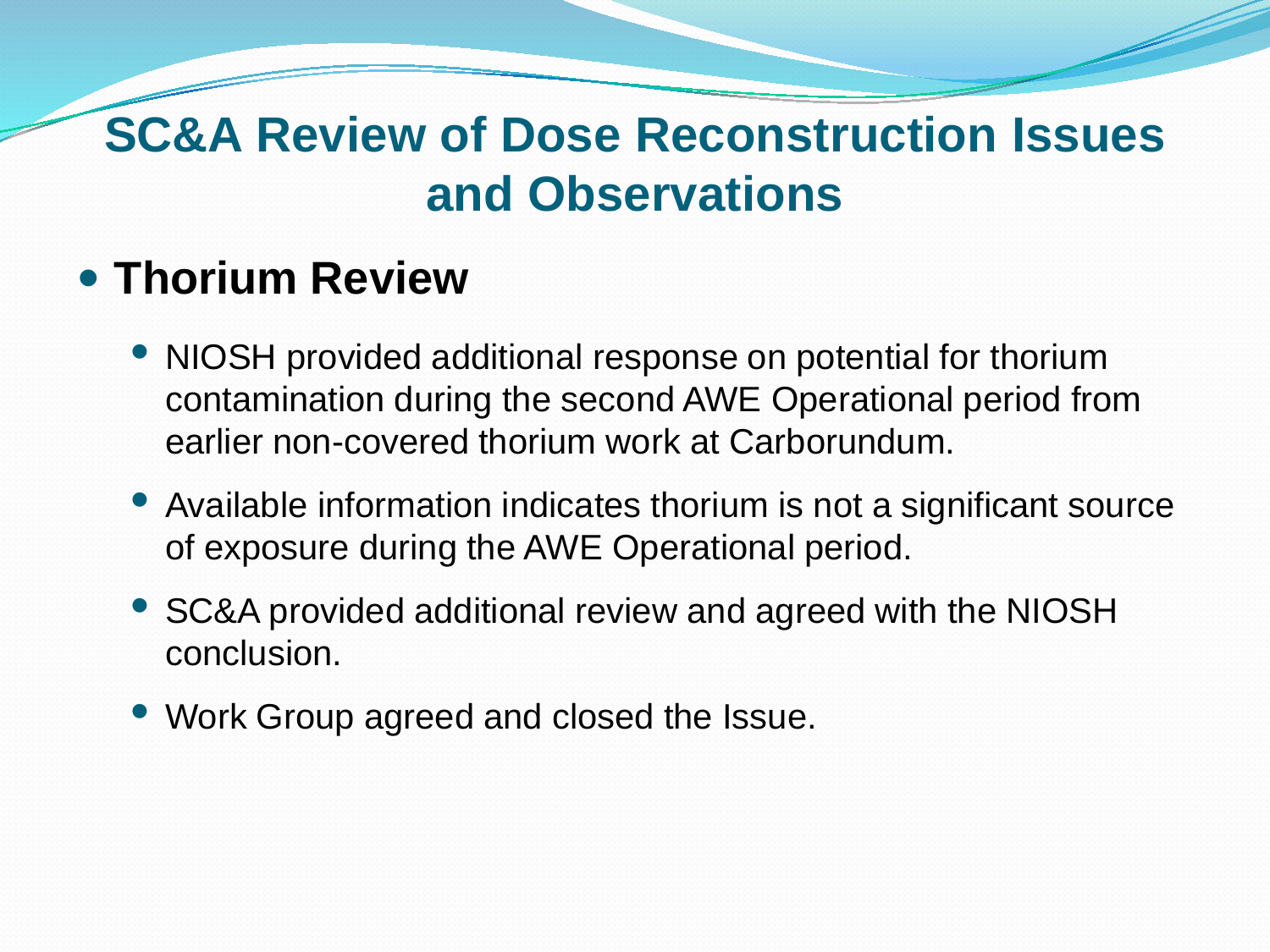#### **Dose from Medical X Rays**

- NIOSH provided updated responses for reconstruction of medical x rays during the AWE Operational periods.
- SC&A provided additional review and agreed that NIOSH appropriately assigned doses from medical x rays for each year of employment during the two AWE periods.
- Work Group agreed that NIOSH could reconstruct the doses from medical x rays with sufficient accuracy and closed the Issue.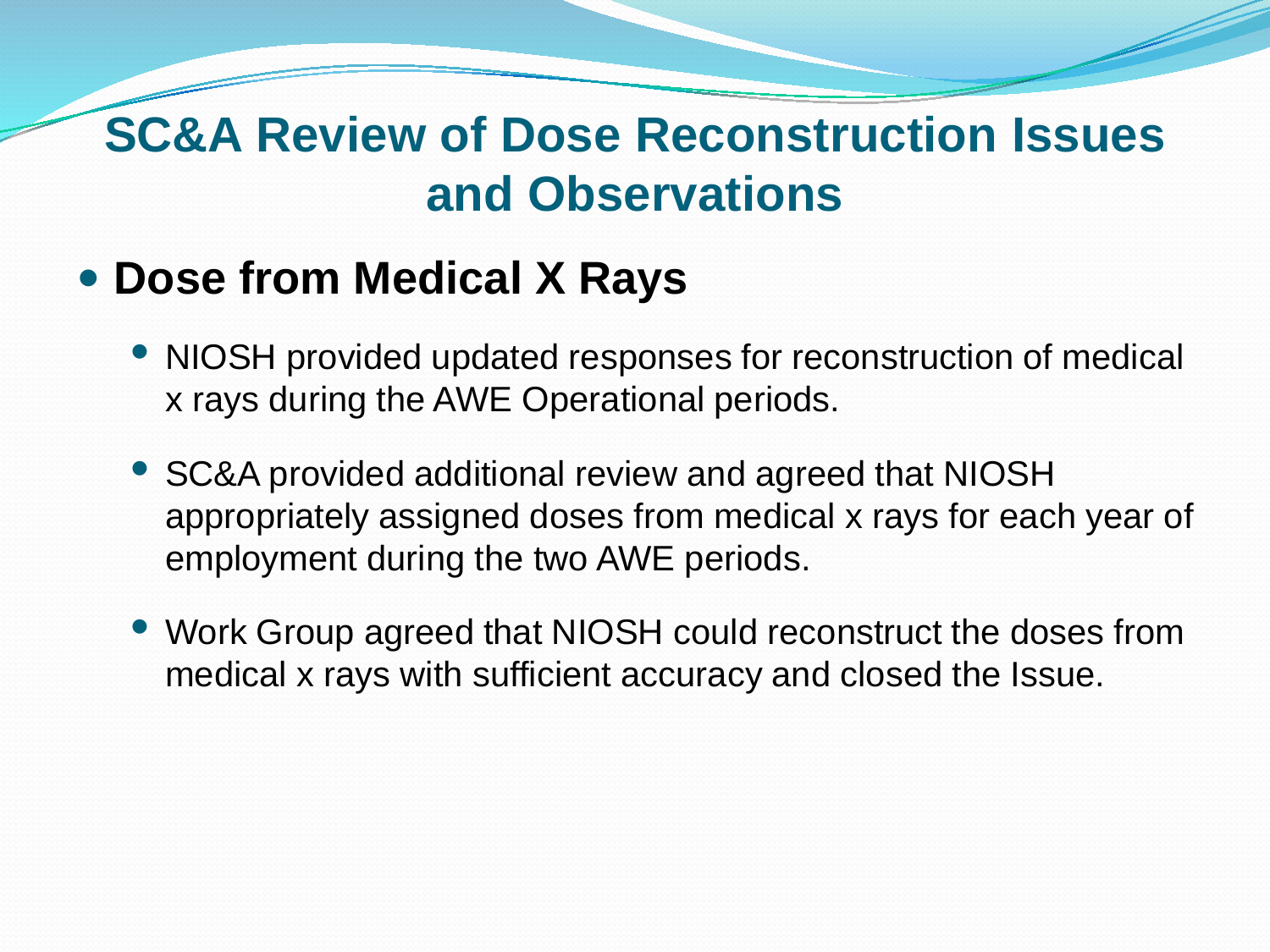#### **External Dose from Uranium Contamination**

- NIOSH provided resolution of factors to use for estimating dose from uranium contamination.
- External dose estimates provided using conversion factors in TBD-6000 instead of old data from FGR-12.
- SC&A reviewed the NIOSH response and agreed with the updated method.
- Work Group agreed and closed the Issue.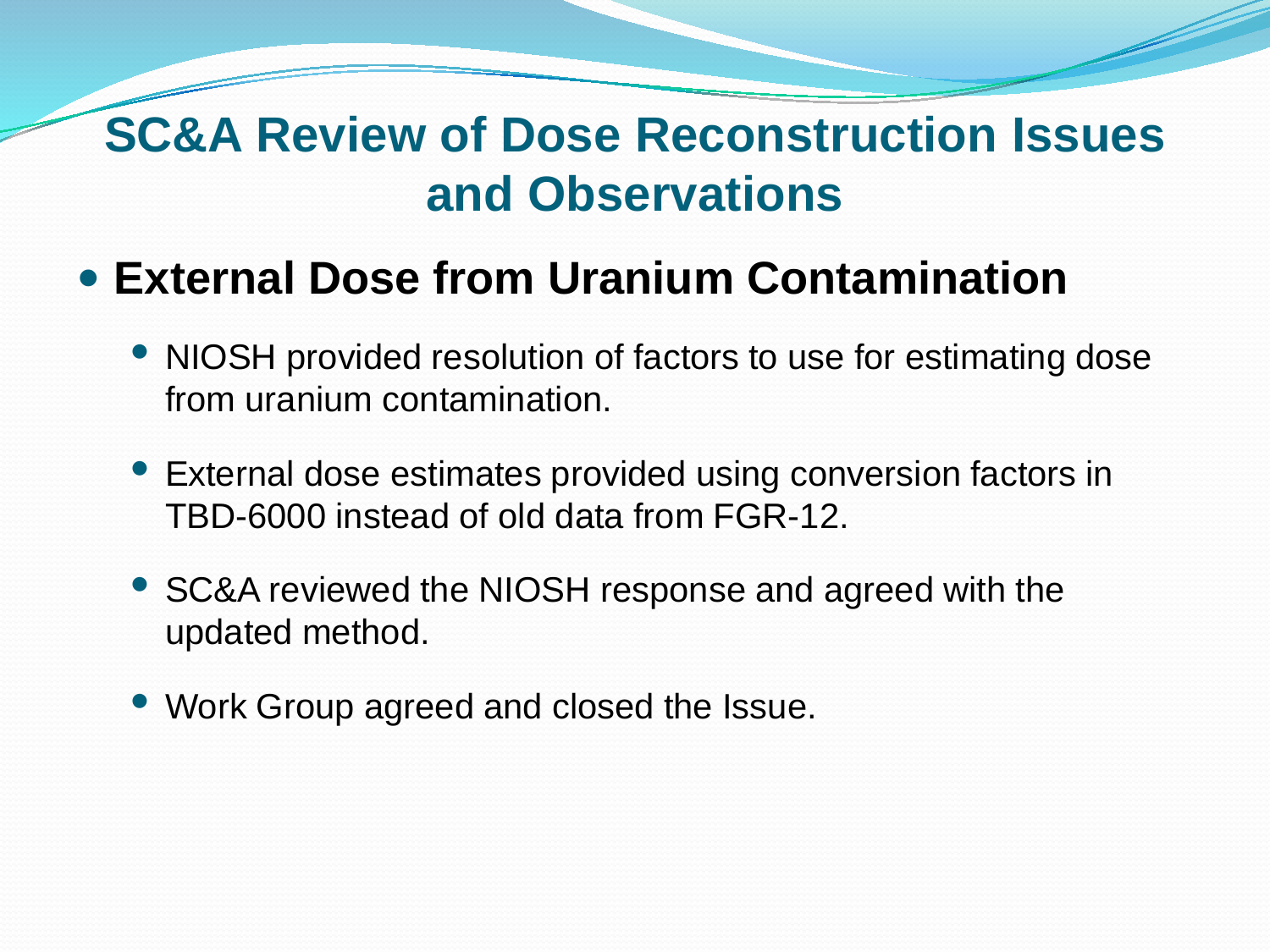#### **Example Dose Reconstructions**

- SC&A noted problems with duplicating original example dose reconstructions (DRs).
- NIOSH provided updated dose/intake tables and implementing instructions.
- New example DRs provided.
- Work Group agreed that DRs can be reconstructed with sufficient accuracy using the updated methods.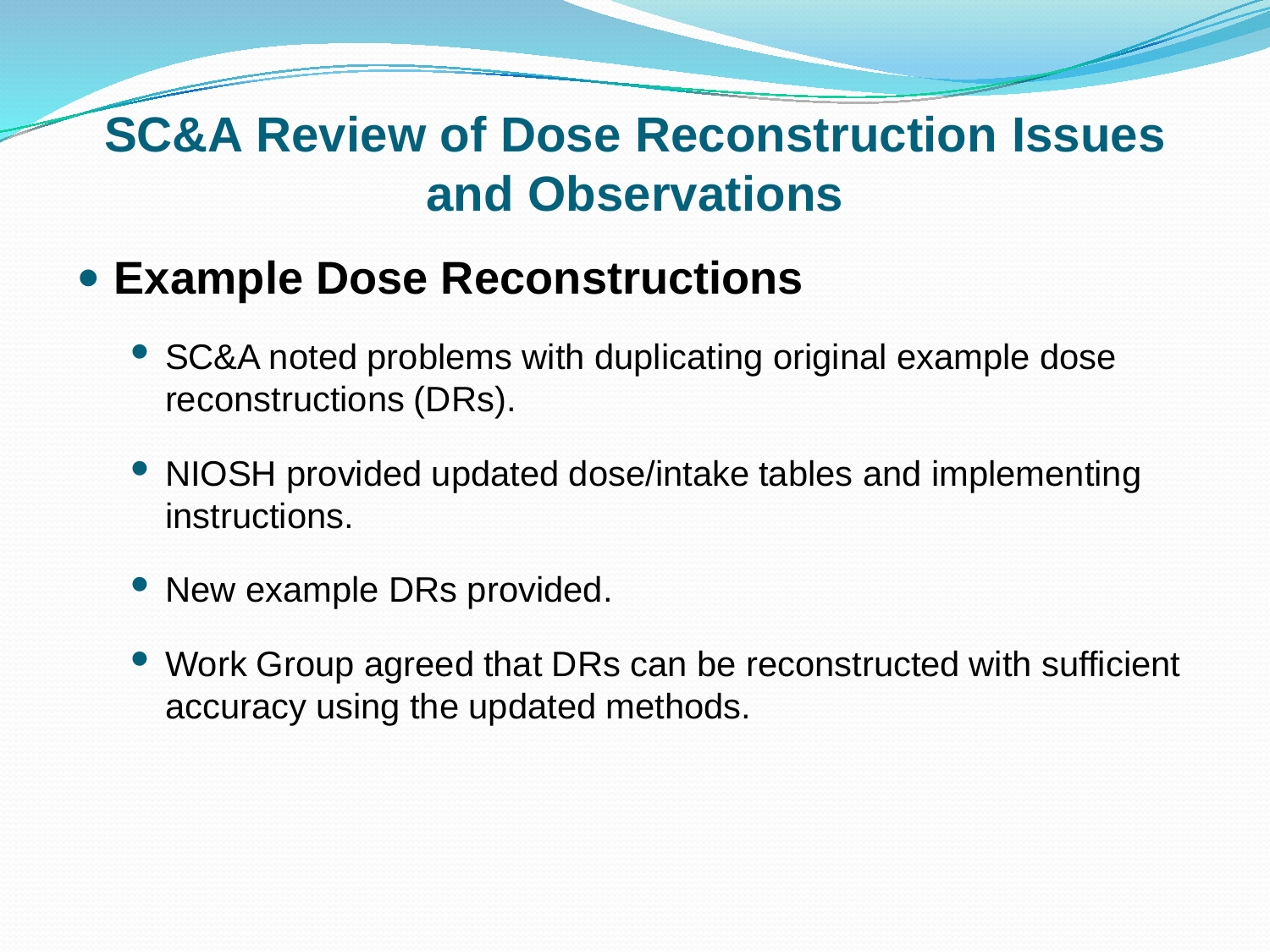## Work Group Conclusions

- The work group concluded that NIOSH can reconstruct doses with sufficient accuracy for the proposed SEC class.
- The work group moves that SEC Petition 00223 be denied.